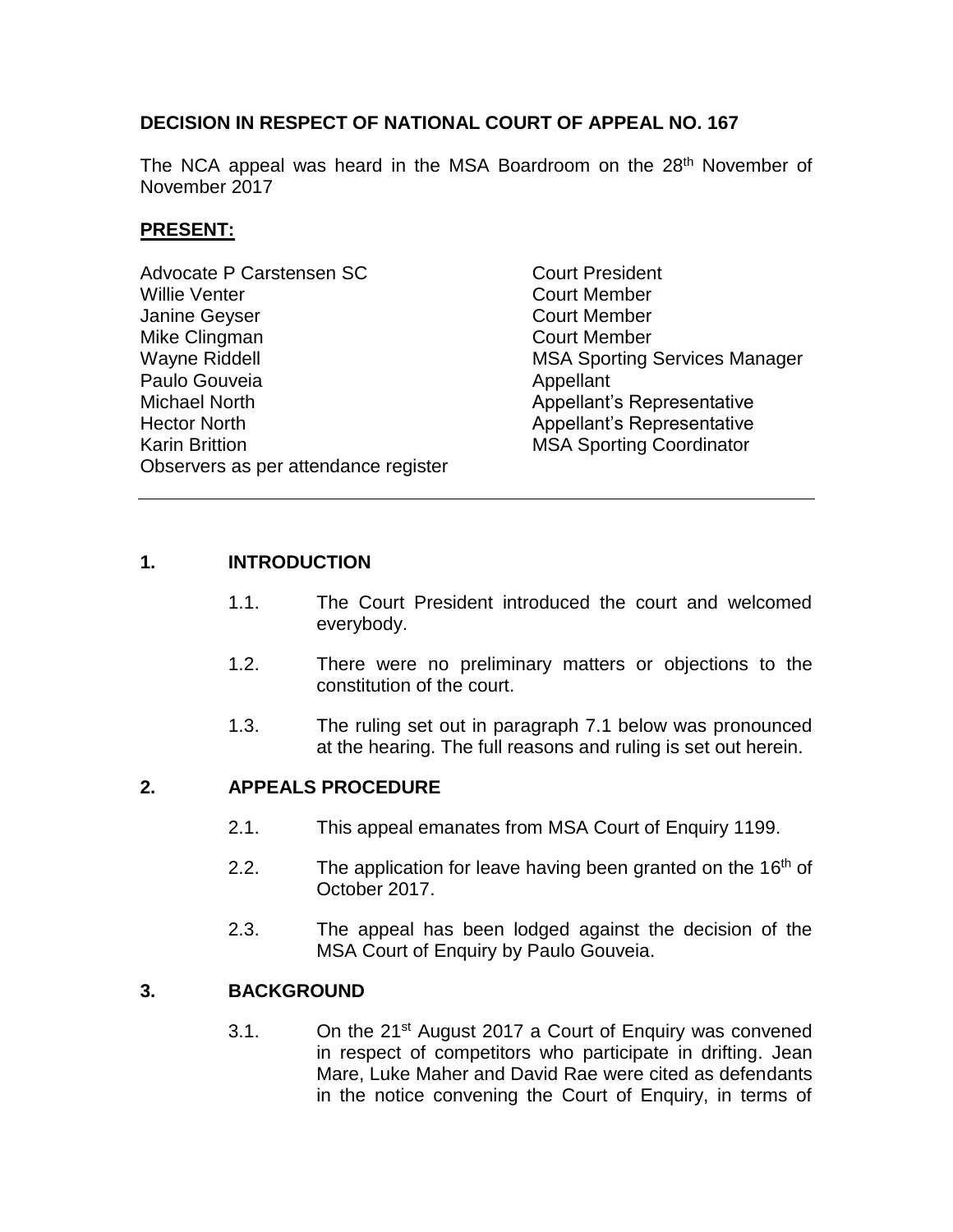GCR 211.

- 3.2. Both the notice convening the Court of Enquiry and the judgement clearly set out that the purpose of the Court of Enquiry was to investigate:
	- 3.2.1. whether Jean Mare had breached GCR 172 (iv);
	- 3.2.2. whether the mechanic or family member (known as Francois) of competitor Mare had breached GCR 113(xiv) and GCR 172(iv);
	- 3.2.3. whether Luke Maher had breached GCR 172(iv); and
	- 3.2.4. whether David Rae had breached GCR 172(iv).
- 3.3. The evidence related to an exchange on a WhatsApp group, a public social media forum, which included other competitors, mechanics and Mr Reece Williamson, an organiser.

#### **4. FACTS FORMING BASIS OF GROUNDS OF APPEAL**

- 4.1. Paulo Gouveia was called to the hearing and attended the hearing as a witness and not as a defendant.
- 4.2. In terms of the purpose of the Court of Enquiry, it was not stated that the Court of Enquiry was convened for the purpose of investigating whether Paulo Gouveia had breached any of the GCRs.
- 4.3. It was also common cause that Paulo Gouveia had *"refrained from joining the WhatsApp conversation"*.
- 4.4. Jean Mare gave evidence that:
	- 4.4.1. there had been an altercation at the Wild Coast, (no details were given of this altercation), and that there had been a continuation of this at Richards Bay in March although the only evidence in this regard was that Francois Mare had told him that Gouveia told them that he was *"going to bring all the Porra's from Johannesburg to F\*\*\*\* them up"*. There was no confirmation of this evidence and Francois Mare did not confirm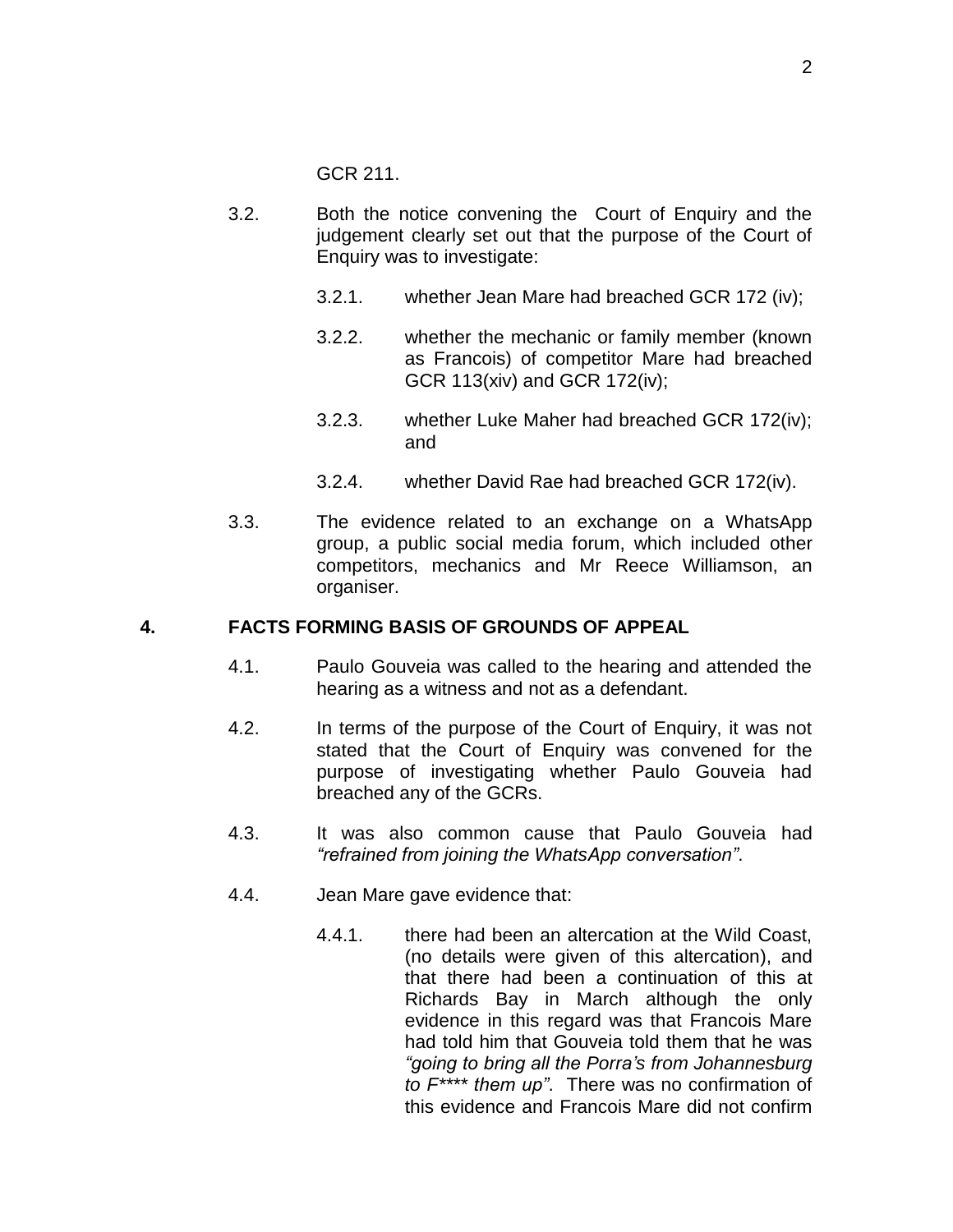it during his evidence;

- 4.4.2. (it seems that the tension rose when the Kimberley event was cancelled, incorrectly in the view of the competitors who gave evidence. This had nothing, apparently, to do with Paulo Gouveia);
- 4.4.3. he was upset due to the cancellation of the event and that he hadn't been warned about his seatbelts expiring;
- 4.4.4. he had been told that the Gouveia group were mocking him behind his back at Port Shepstone and that there were discussions in Cape Town. (This is all hearsay evidence and no names are mentioned of persons involved);
- 4.4.5. he was also told that Paulo Gouveia had *"opened a case against him"* and had unfriended him on Facebook. (There are no details of this and this certainly was not investigated by the Court of Enquiry, neither was there any evidence in this regard as to exactly what case is being referred to).
- 4.5. Jean Mare apparently presented the Court two *"posts"* from another public forum that had been posted by Paulo Gouveia. These were not part of the Record of the hearing and obviously had not been presented to Paulo Gouveia or to any other persons prior to the hearing. It appears from the record that Paulo Gouveia confirmed that he had made these and they were inappropriate.
- 4.6. Francois Mare gave no evidence to implicate Paulo Gouveia, in any way, neither did David Rae.
- 4.7. Paulo Gouveia gave evidence, as a witness, and stated:
	- 4.7.1. *"everything that had been brought up was new to him"*;
	- 4.7.2. that he *"did not know that there were issues"*;
	- 4.7.3. that he had *"heard a lot of allegations with no*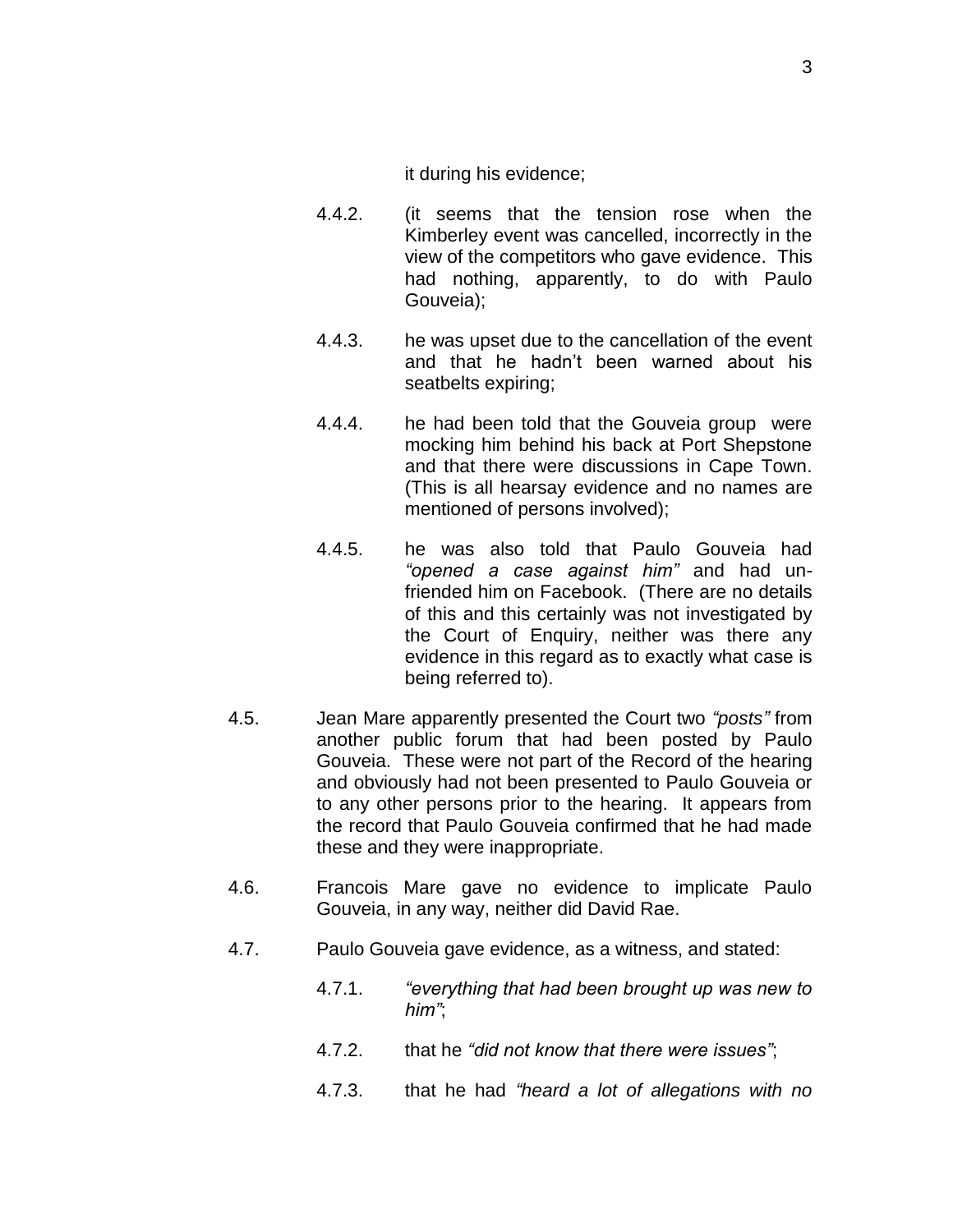*proof and wondered what had gone wrong to cause all of this"*.

#### **5. FINDINGS OF COURT OF ENQUIRY**

- 5.1. Remarkably the Court of Enquiry, apart from finding the defendants had contravened GCR 172(iv), also found that Paulo Gouveia had contravened GCR 172(iv).
- 5.2. The court was however (and correctly in our view) appalled by the content of the posts on social media and quoted a number of them. However, none of those were attributed to Paulo Gouveia.
- 5.3. The Court of Enquiry then, *inter alia*:
	- 5.3.1. withdrew the competition licence of Paulo Gouveia for a period of 5 years, which withdrawal was suspended for 5 years from date of the publication;
	- 5.3.2. fined Gouveia R20 000.00, R15 000.00 of which was suspended for 5 years;
	- 5.3.3. levied Gouveia with an amount of R2000.00 in respect of costs.

# **6. RULING OF THE COURT OF ENQUIRY**

- 6.1. In our view, this was a gross miscarriage of justice for the following reasons:
	- 6.1.1. Gouveia had not been cited as a defendant;
	- 6.1.2. Gouveia had not been warned that there was to be an enquiry or investigation into his conduct or any of his posts;
	- 6.1.3. Gouveia was specifically called as a witness to assist the court in its enquiry;
	- 6.1.4. there was no allegation in the notice of the enquiry, the notice convening the enquiry or the notice appointing the court that there had been any wrong-doing, breach of the GCRs or contravention at all by Paulo Gouveia;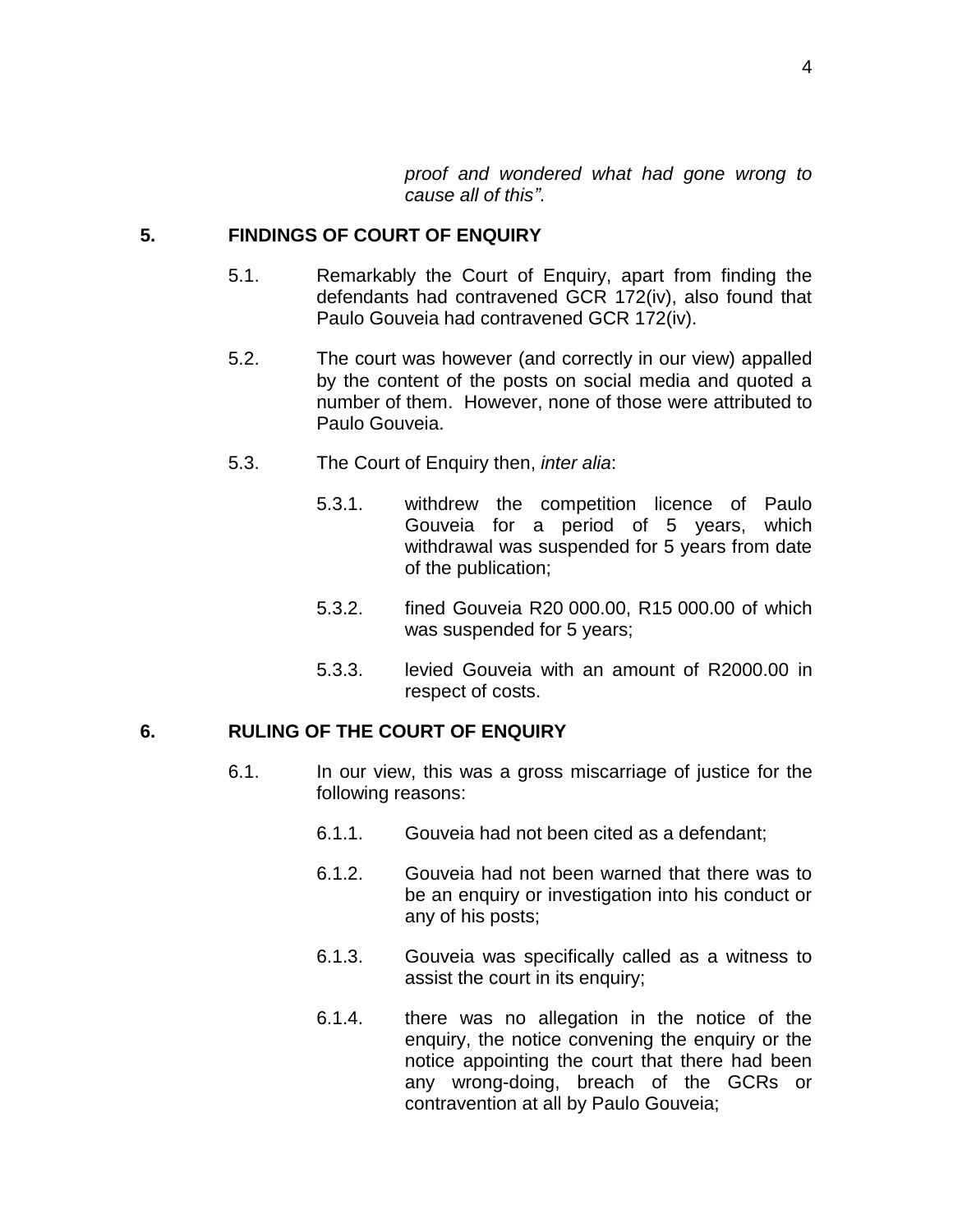- 6.1.5. consequently there would have been no need for him to obtain legal assistance, to prepare a defence, to obtain witnesses, to present the court with any documentation in denial of any incident or in mitigation of any incident. In fact, no incident was even mentioned in the documents in respect of which he took part.
- 6.2. The findings of the Court of Enquiry contravene:
	- 6.2.1. Gouveia's Constitutional right to a fair hearing alternatively, in terms of Section 34;
	- 6.2.2. Gouveia's common law right of *audi alteram partem*;
	- 6.2.3. the GCRs.
- 6.3. The Court of Enquiry failed to meet the pre-emptory requirements of GCR 175:
	- 6.3.1. this includes the necessity for a hearing prior to the imposition of any penalties;
	- 6.3.2. the summonsing of parties concerned to appear at the hearing;
	- 6.3.3. the delivery of the summons to the defendants personally;
	- 6.3.4. the fact that notice summonsing an individual shall state their capacity (e.g. defendant, witness etc.) in which he / she is required to attend;
	- 6.3.5. importantly, that a competitor (defendant) is deemed to have committed the offences alleged and the onus is on the defendant competitor to prove that he is not guilty of having committed the offence alleged. Of course, in this instance, there was no allegation that Paulo Gouveia had committed any offence in the notice of summons.
- 6.4. In addition, and on the same basis, the Court of Enquiry failed to comply with GCR 210(vii): *"every notice summoning an individual to a hearing shall state their*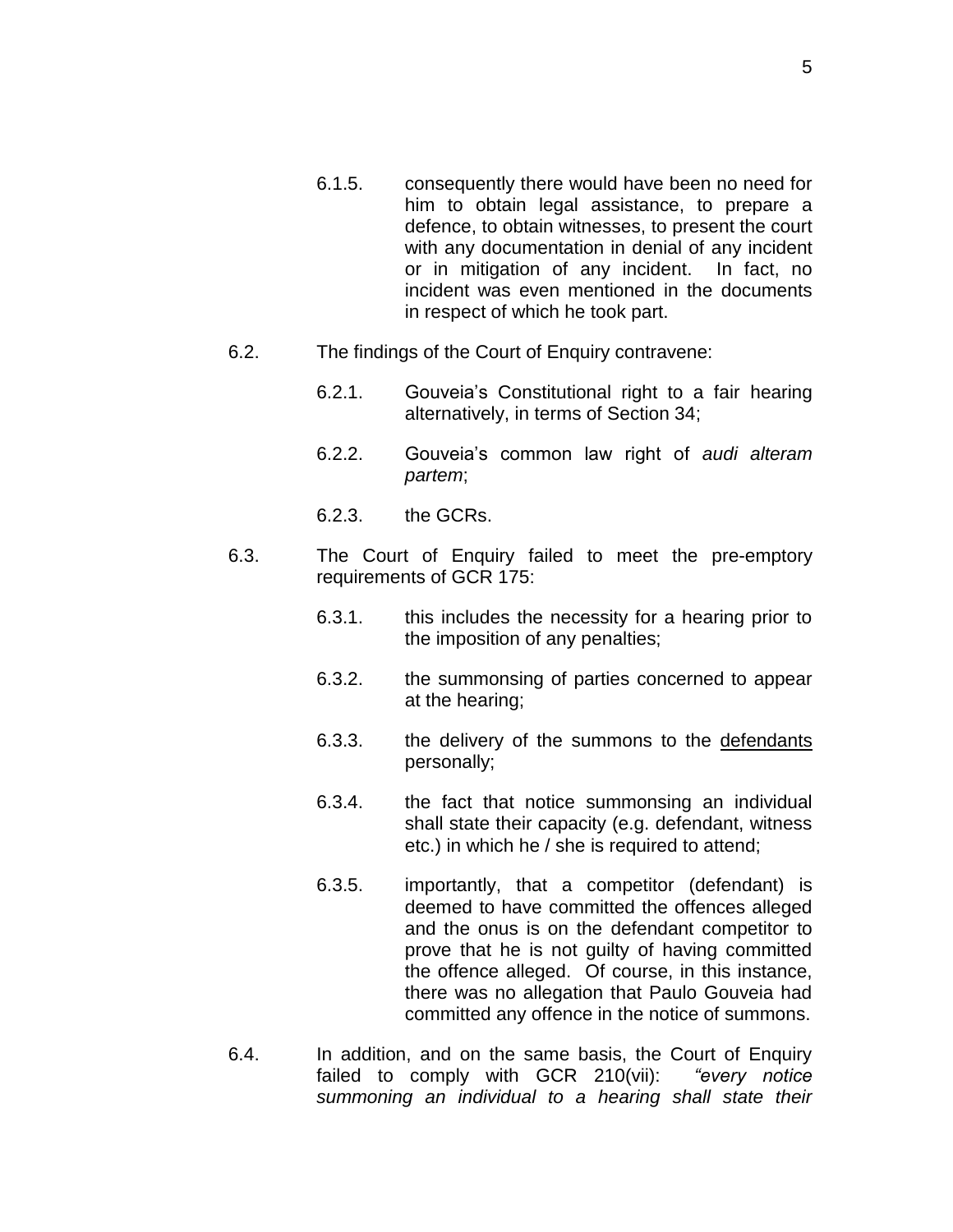*capacity (e.g. defendant, witness, etc.) in terms of which he is being required to attend"*.

- 6.5. Despite the fact that, in terms of GCR 208, Courts of Enquiry are obliged to act as Courts of First Instance, none of the requirements, parameters or rights of a defendant in a Court of First Instance were afforded to Gouveia.
- 6.6. The result has been that in terms of GCR 208(ix)(a), a gross miscarriage of justice has occurred.
- 6.7. If the Court of Enquiry had uncovered evidence of a breach of the GCR's by Gouveia a further Court ought to have been convened.

### **7. RULING:**

- 7.1. Consequently, the appeal of Gouveia is upheld and the decision of the Court of Enquiry set aside in its entirety in respect of the finding and sanctions as they relate to Paulo Gouveia. This ruling was announced at the hearing of 28 November 2017.
- 7.2. There is of course no need to find Gouveia not guilty as he had not been charged with any offence, breach or contravention of the GCRs.
- 7.3. The withdrawal of his competition license is set aside;
- 7.4. It would be inappropriate, in these circumstances for Gouveia to forfeit any fees paid to MSA and thus MSA is ordered to repay all and any amounts paid by Gouveia to MSA as a result of the finding of the Court of Enquiry, the Leave to Appeal and the Appeal, including:
	- 7.4.1. The fee in terms of GCR 212B of R5000.00
	- 7.4.2. the balance of the appeal fee of R15 000.00;
	- 7.4.3. the costs of R2 000.00; and
	- 7.4.4. the fine of R5 000.00.
- 7.5. Submissions were addressed to this court that MSA ought to compensate Gouveia for his costs and expenses incurred in perusing this appeal. This court believes such